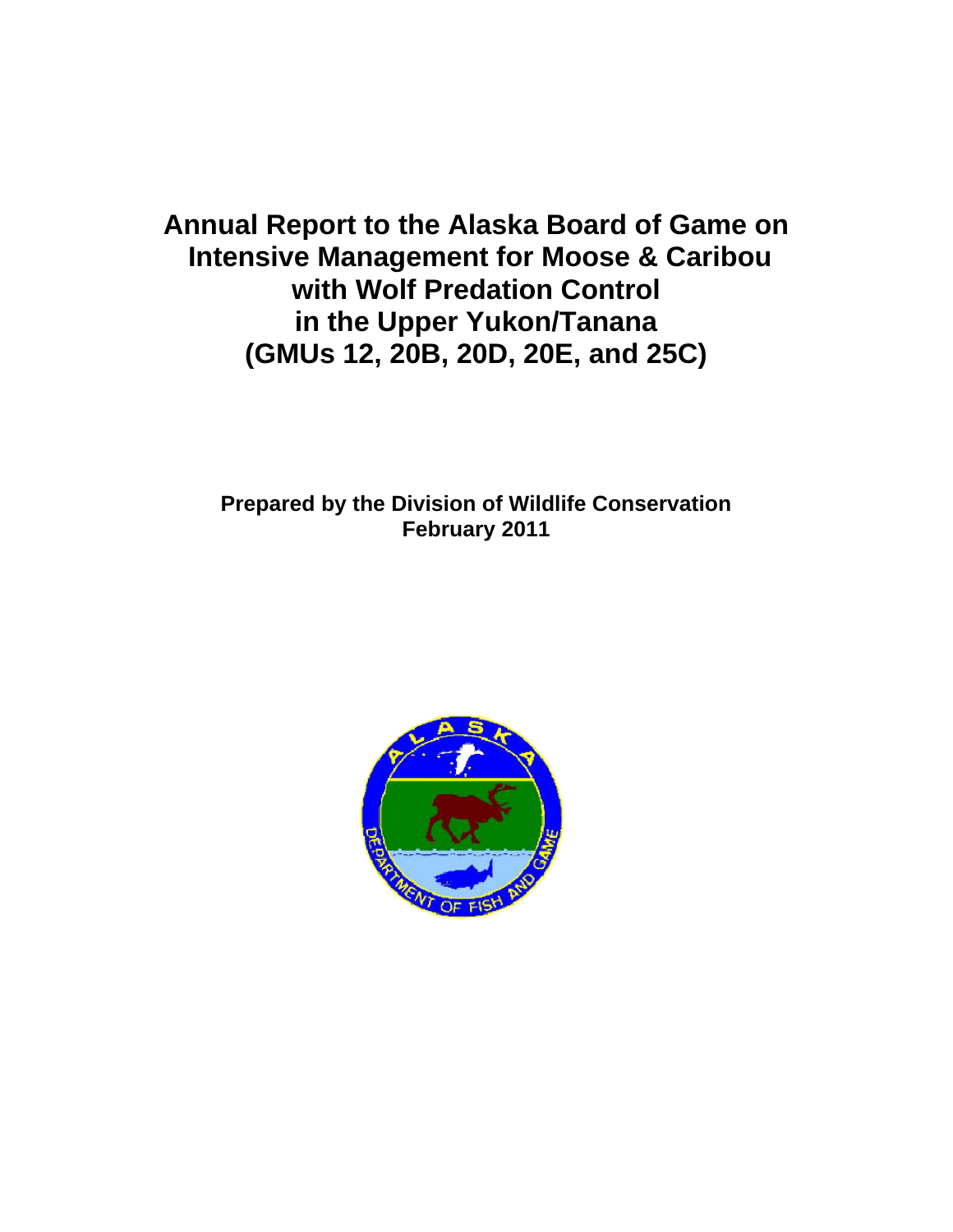#### **1) Description of IM Program and Department recommendation for reporting period**

- A) This report is an interim review  $X$  or renewal evaluation for a predation control program authorized by the Alaska Board of Game (Board) under 5 AAC 92.125
- B) Date this report was submitted by the Department to the Board:

1 February  $\underline{X}$  (annual report) 1 August (interim annual update) Year 2011

- C) Program name (geographic description/GMU and species/herd): Upper Yukon Tanana Wolf predation Control Program (UYTPCP)
- D) Existing program has \_\_\_ / does not have  $\underline{X}$  an associated *Intensive Management Plan*
- E) Game Management Unit(s) fully or partly included in IM program area: Units 12, 20B, 20D, 20E and 25C\_\_
- F) IM objectives for Fortymile caribou herd (FCH): population size 50,000-100,000 and harvest 1,000-15,000; for moose in Unit 12 north of the Alaska Highway and all of Unit 20E: population size 8,744-11,116 and harvest 547-1,084
- G) Month and year the current predation control program was originally authorized November 2004 by the Board. Indicate date(s) if renewed: March 2009
- H) Predation control is currently active  $X$  or temporarily inactive  $\cdots$  in this IM area
- I) If active, month and year the current predation control program began Lanuary 2005 or resumed
- J) Indicate if an habitat management program funded by the Department or from other sources is currently active in this IM area  $(Y/N)$  N
- K) Size of IM program area (square miles) and geographic description:  $18,750 \text{ mi}^2$  in that portion of Unit 12 north of the Alaska Highway; that portion of Unit 20D within the Goodpaster River drainage upstream from and including the South Fork Goodpaster River drainage, and within the Healy River, and the Billy and Sand creek drainages; that portion of Unit 20B within the Salcha River drainage upstream from and including the Goose Creek drainage, and within the Middle Fork of the Chena River drainage; all of Unit 20E; and that portion of Unit 25C within the Birch Creek drainage upstream from the Steese Highway bridge, and within the area draining into the south and west bank of the Yukon River upstream from the community of Circle (Fig. 1)\_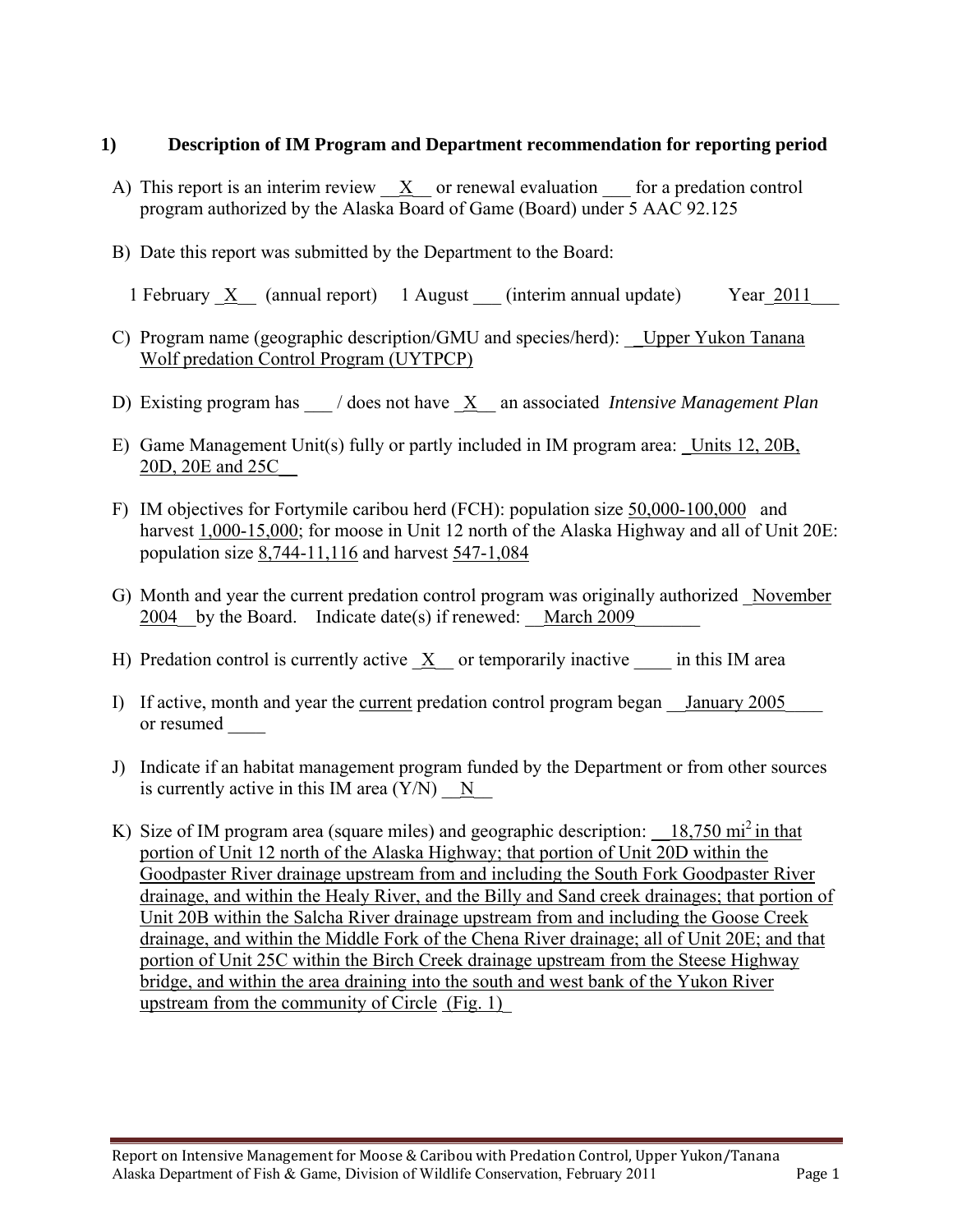

Figure 1. Upper Yukon Tanana Predator Control Program Area (18,750 mi<sup>2</sup>)

L) Size and geographic description of area for assessing ungulate abundance: Caribou-21,787 mi<sup>2</sup> FCH hunt area (Fig. 2); Moose-4,630 mi<sup>2</sup> within the Unit 20E West and 20E Central Moose Survey Areas in southern Unit 20E\_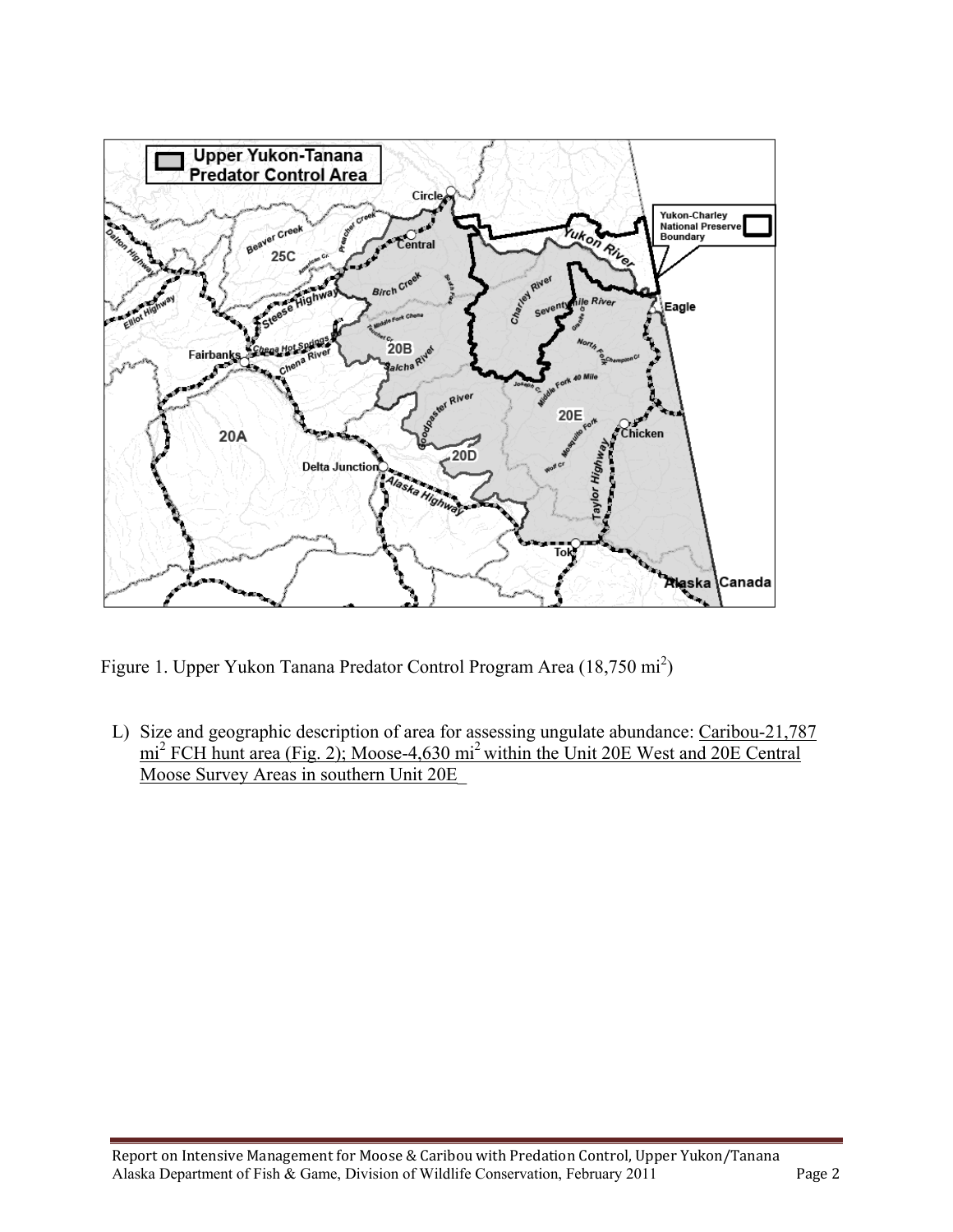

Figure 2. Fortymile Hunt Area  $(21,787 \text{ mi}^2)$ 

- M) Size and geographic description of area for ungulate harvest reporting: Caribou –FCH hunt area  $(21,787 \text{ mi}^2)$ ; Moose – Unit 12 north of the Alaska Highway and all of Unit 20E (9,150)  $\text{mi}^2$ )
- N) Size and geographic description of area for assessing predator abundance: Wolf Control Area (WCA)- 18,750 mi<sup>2</sup>
- O) Size and geographic description of predation control area:  $WCA-18,750 \text{ mi}^2$
- P) Criteria for evaluating progress toward IM objectives: Caribou and moose abundance and harvest
- Q) Criteria for success with this program: FCH population=50,000-100,000 and harvest=1,000- 15,000; moose population in Unit 12 north of the Alaska Highway and in all of Unit 20E population=8,744-11,116 and 547-1,084
- R) **Department recommendation for IM program in this reporting period**: continue program (details provided in section 5)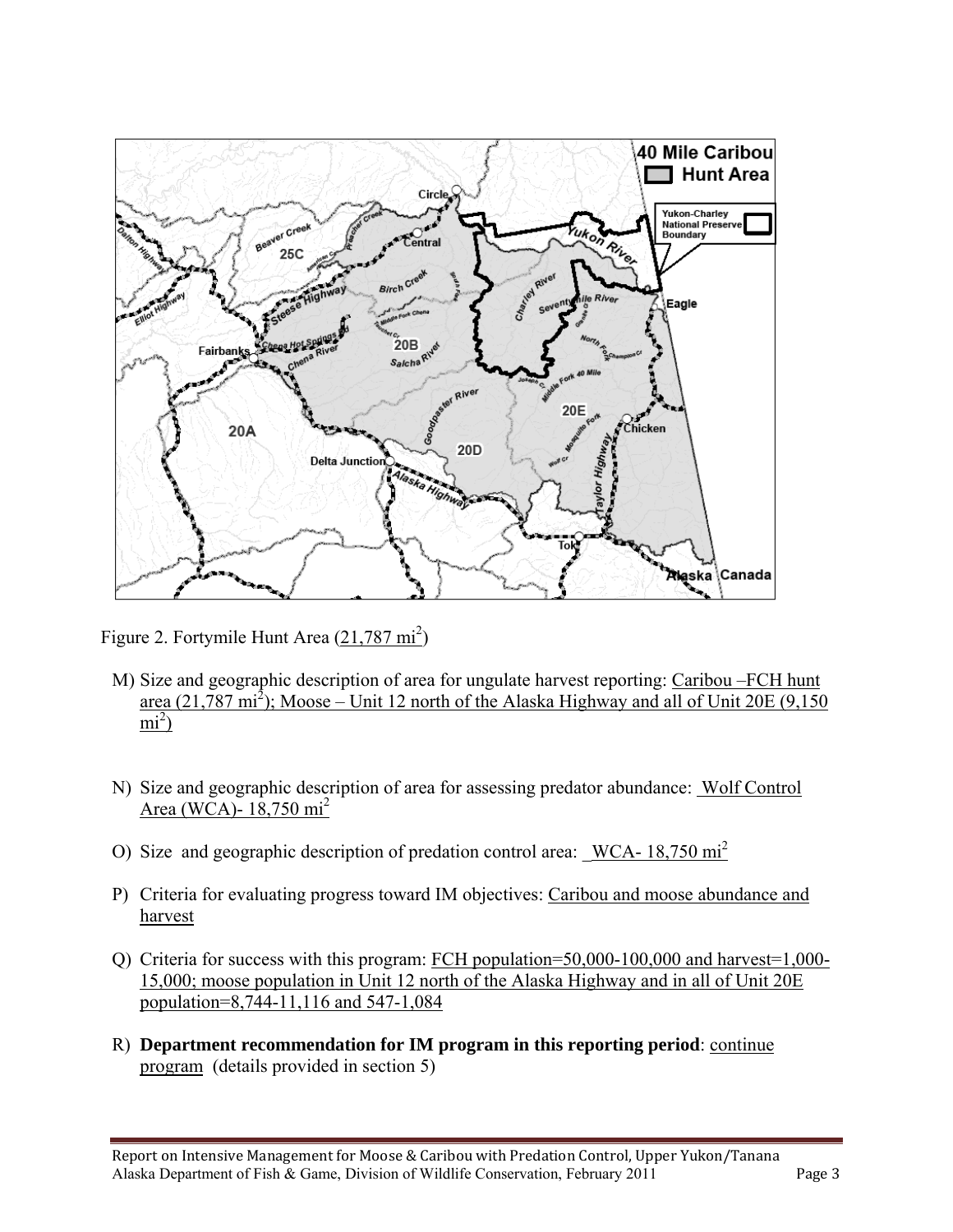## **2) Prey data**

Date(s) and method of most recent [fall/spring] abundance assessment for moose Caribou–June 2010 photo census; Moose–November 2010 geospacial moose population survey

Compared to IM area, was a similar trend and magnitude of difference in abundance observed in nearby non-treatment area(s) since program inception  $N/A$  (Y/N) and in the last year  $N/A$  (Y/N)?

Date(s) of most recent age and sex composition survey Caribou –October 2010 composition survey; November 2010 – geospacial moose population survey

Compared to IM area, was a similar composition trend and magnitude of difference in composition observed in nearby non-treatment area(s) since program inception  $N/A$  $(Y/N)$  and in the last year  $N/A$   $(Y/N)$ ?

**Table 1a**. Fortymile Caribou Herd (FCH) abundance, age and sex composition in FCH hunt area since the herd was added to the control program in year 3. Regulatory year is 1 July to 30 June (e.g, RY 2010 is 1 July 2010 to 30 June 2011).

|                                          |      |                          | Composition (number per |                      |           |  |
|------------------------------------------|------|--------------------------|-------------------------|----------------------|-----------|--|
|                                          |      |                          |                         | $100 \text{ cows}$ ) |           |  |
| Period                                   | RY   | Abundance                | Calves                  | <b>Bulls</b>         | Total $n$ |  |
| Year 1                                   | 2004 |                          |                         |                      |           |  |
| Year 2                                   | 2005 | --                       |                         |                      |           |  |
| Year 3                                   | 2006 | 40000-42000 <sup>a</sup> | 34                      | 43                   | 4995      |  |
| Year 4                                   | 2007 | 41000-43000 <sup>a</sup> | 37                      | 36                   | 5228      |  |
| Year 5                                   | 2008 | 43000-45000 <sup>a</sup> | 33                      | 37                   | 4119      |  |
| Year 6                                   | 2009 | $46510^{b}$              | 34                      | 59                   | 4503      |  |
| Year 7                                   | 2010 | $51675^{\mathrm{b}}$     | 32                      | 43                   | 7169      |  |
| <sup>a</sup> Modeled population estimate |      |                          |                         |                      |           |  |

<sup>b</sup>Minimum population estimate from photo census

Describe trend in abundance or composition: 2-4% annual rate of increase during RY 2006– 2010, based on modeling and photo census results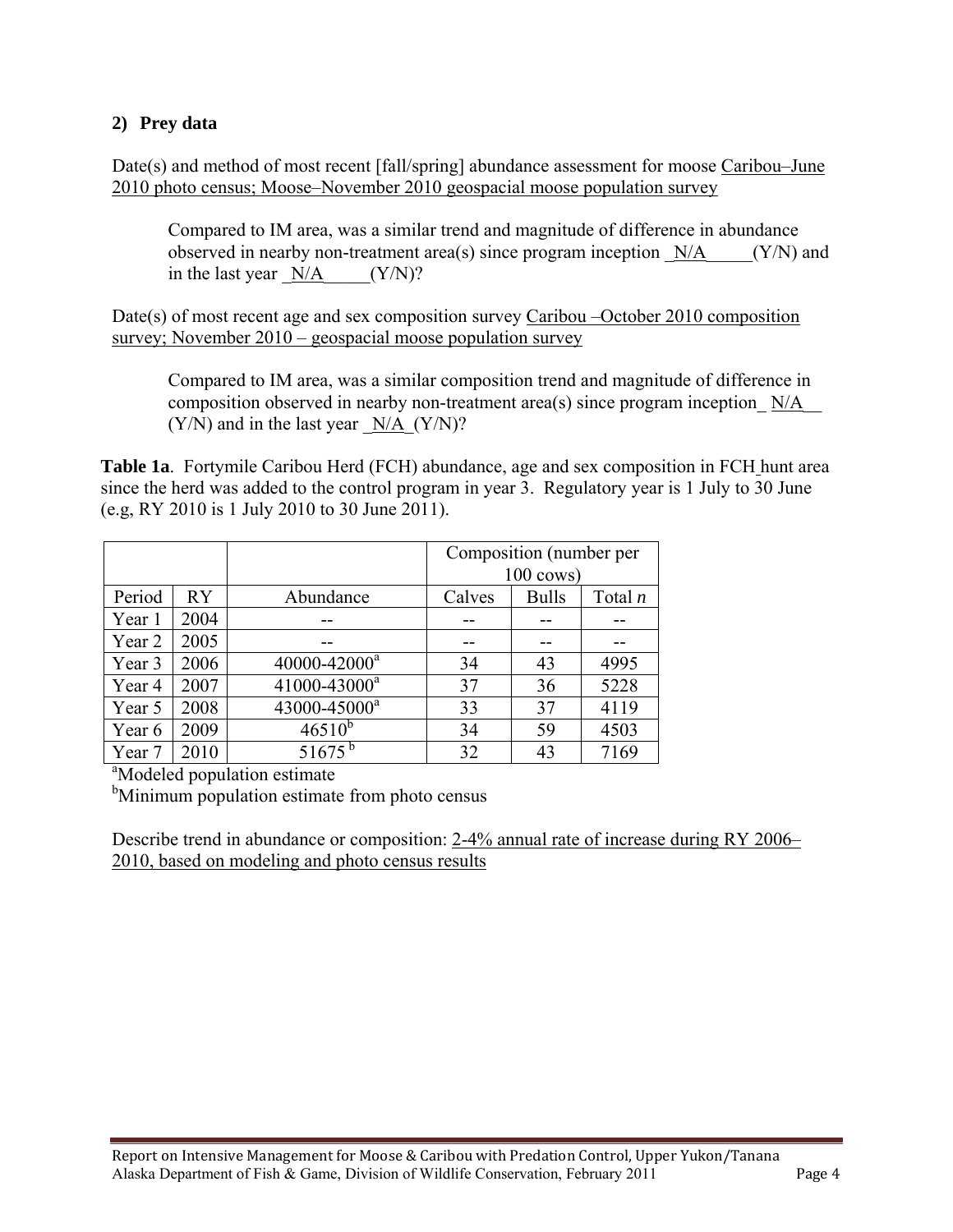**Table 1b**. Moose abundance, age and sex composition in Unit 20E West and 20E Central moose survey areas in southern Unit 20E since program implementation in year 1 to year 7. Regulatory year is 1 July to 30 June (e.g, RY 2010 is 1 July 2010 to 30 June 2011).

|        |      |                         |        | Composition (number per |           |
|--------|------|-------------------------|--------|-------------------------|-----------|
|        |      |                         |        | $100 \text{ cows}$      |           |
| Period | RY   | Abundance (variation)   | Calves | <b>Bulls</b>            | Total $n$ |
| Year 1 | 2004 | 2268 (90% CI $\pm$ 17%) | 24     | 55                      | 516       |
| Year 2 | 2005 | 2913 (90% CI±14%)       | 23     | 52                      | 887       |
| Year 3 | 2006 | 3352 (90% CI±15%)       | 31     | 42                      | 1104      |
| Year 4 | 2007 | 3469 (90% CI±14%)       | 26     | 48                      | 935       |
| Year 5 | 2008 | 3147 (90% CI $\pm$ 11%) | 30     | 60                      | 865       |
| Year 6 | 2009 | 3950 (90% CI±12%)       | 30     | 58                      | 1046      |
| Year 7 | 2010 | 3894 (90% CI±15%)       | 28     | 70                      | 987       |

Describe trend in abundance or composition [*statistical or other evidence*]: Moose have increased during RY 2004 – 2010, based point estimates with non-overlapping 90% confidence intervals in RY 2004 and RY 2010.

**Table 2a**. Fortymile Caribou harvest in FCH hunt area since the herd was added to the control program in year 3. Regulatory year is 1 July to 30 June (e.g, RY 2010 is 1 July 2010 to 30 June 2011). Methods for estimating unreported harvest are described in Survey and Inventory reports.

| Period | RY   | Reported         |                 | Estimated  |         |       | Total            |  |
|--------|------|------------------|-----------------|------------|---------|-------|------------------|--|
|        |      |                  |                 |            |         |       |                  |  |
|        |      | Male             | Female          | Unreported | Illegal | Yukon |                  |  |
| Year 1 | 2004 |                  |                 |            |         |       |                  |  |
| Year 2 | 2005 |                  | --              | --         |         |       | --               |  |
| Year 3 | 2006 | 601              | 247             | 10         | 10      | 5     | 873              |  |
| Year 4 | 2007 | 746              | 262             | 10         | 10      | 5     | 1033             |  |
| Year 5 | 2008 | 696              | 217             | 10         | 10      | 10    | 913              |  |
| Year 6 | 2009 | 891              | 192             | 10         | 10      | 20    | 1083             |  |
| Year 7 | 2010 | 598 <sup>a</sup> | 76 <sup>a</sup> | 10         | 10      | 5     | 699 <sup>a</sup> |  |
|        |      |                  |                 |            |         |       |                  |  |

<sup>a</sup> Preliminary data

Describe trend in harvest: Harvest controlled by fixed annual quota. Annual quota during RY2006 – RY2009 was 850, and annual quota in 2010 was 795.

Describe any other harvest related trend if appropriate:  $N/A$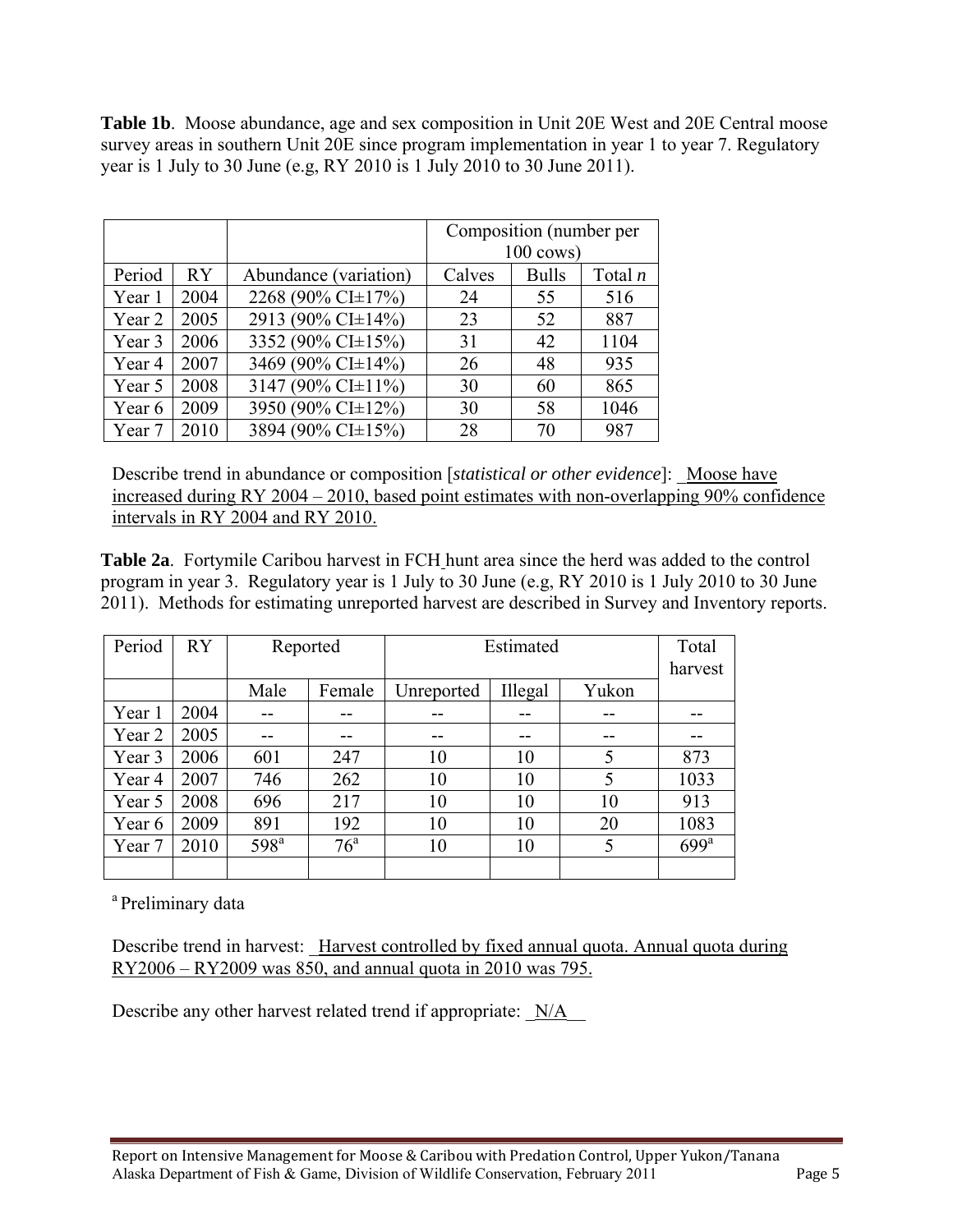**Table 2b**. Moose harvest in Unit 12 north of the Alaska Highway and all of Unit 20E since program implementation in year 1 to year 7. Regulatory year is 1 July to 30 June (e.g, RY 2010 is 1 July 2010 to 30 June 2011). Methods for estimating unreported harvest are described in Survey and Inventory reports.

| Period | RY   | Reported |          | Estimated  |          | Total       |
|--------|------|----------|----------|------------|----------|-------------|
|        |      |          |          |            |          |             |
|        |      | Male     | Female   | Unreported | Illegal  |             |
| Year 1 | 2004 | 86       | $\theta$ | $0 - 5$    | $5 - 10$ | $91 - 101$  |
| Year 2 | 2005 | 123      | 0        | $0 - 5$    | $5 - 10$ | 128-138     |
| Year 3 | 2006 | 141      |          | $0 - 5$    | $5 - 10$ | $147 - 157$ |
| Year 4 | 2007 | 151      | 0        | $0 - 5$    | $5 - 10$ | 156-166     |
| Year 5 | 2008 | 189      | 0        | $0 - 5$    | $5 - 10$ | 194-204     |
| Year 6 | 2009 | 180      | 0        | $0 - 5$    | $5 - 10$ | $185 - 195$ |
| Year 7 | 2010 | 182      |          | $0 - 5$    | $5 - 10$ | $187 - 197$ |

Describe trend in harvest: Harvest increased during RY 2004-2010

Describe any other harvest related trend if appropriate (e.g., harvest per unit effort): None

# **3) Predator data**

Date(s) and method of most recent spring abundance assessment for wolves: May 2010 combination of aerial reconnaissance survey (March 16 –18), predator control permittee and trapper interviews (winter 2009–2010), anecdotal observations by Department staff ( Oct. 2009– May 2010), and trapper/hunter harvest records

Date(s) and method of most recent fall abundance assessment for wolves: October 2009- ADF&G PredPrey model which uses the relationship between spring wolf, moose and caribou population size to predict a likely growth rate for the wolf population from spring to fall. Mathematical equations which define model functions were taken from published predator-prey studies.

Other research or evidence of trend or abundance status in wolves:  $N/A$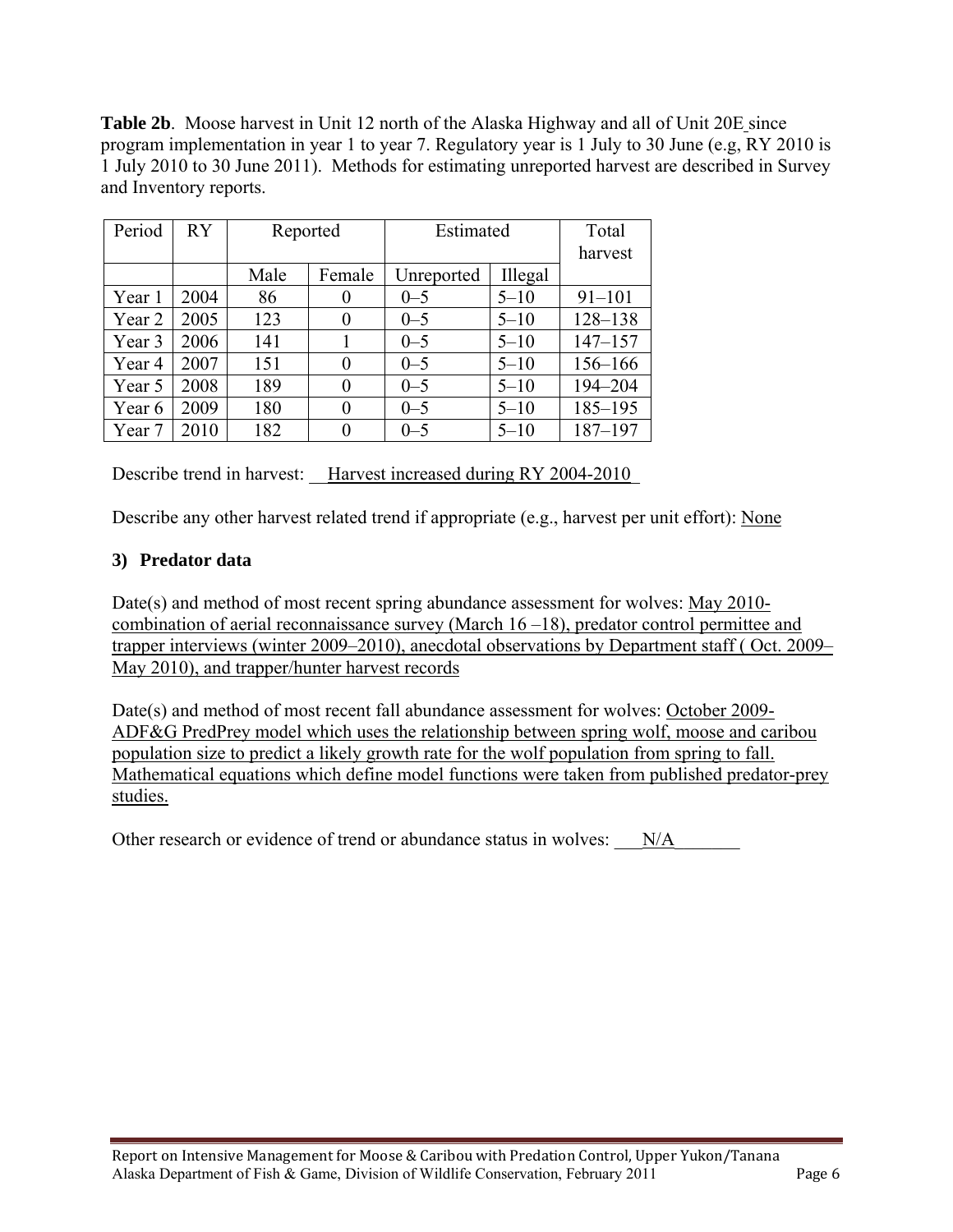**Table 3**. Wolf abundance and removal in Wolf Control Area (WCA). Removal objective is 60- 80 % of pre-control fall abundance in year 1 of wolf predation control program, so estimated or confirmed number remaining by 1 May each regulatory year in the WCA must be at least 88. Regulatory year is 1 July to 30 June (e.g, RY 2010 is 1 July 2010 to 30 June 2011).

| Period | <b>RY</b> | Fall abundance          | Harvest removal |                   | Dept.   | Public          | Total             | Spring        |
|--------|-----------|-------------------------|-----------------|-------------------|---------|-----------------|-------------------|---------------|
|        |           | (range)                 |                 |                   | control | control         | removal           | abundance     |
|        |           |                         | Trap            | Hunt              | removal | removal         |                   | $(range)^a$   |
| Year 1 | 2004      | $380^{bc}$ (350-410)    | 52              | 23                | N/A     |                 | 135               | 245 (215-275) |
|        |           |                         |                 |                   |         | 60              |                   |               |
| Year 2 | 2005      | $335^{\circ}$ (300-370) | 58              | 10                | N/A     |                 | 85                | 250 (215-285) |
| Year 3 | 2006      | $362^{\circ}$ (300-425) | 73              | 7                 | N/A     | 23              | 103               | 259 (197-322) |
| Year 4 | 2007      | $382^{\circ}$ (366-398) | 57              | 14                | N/A     | 27              | 98                | 284 (268-300) |
| Year 5 | 2008      | 372 <sup>d</sup>        | 82              | 11                | 84      | 49              | 226               | 146           |
| Year 6 | 2009      | $235^{\circ}$           | 31              | $\overline{4}$    | 15      | 10              | 60                | 175           |
| Year 7 | 2010      | $274^{\circ}$ (262-285) | 0 <sup>1</sup>  | $14^{\mathrm{t}}$ |         | $18^{\text{t}}$ | $32^{\mathrm{t}}$ |               |

a Fall estimate minus all know wolf kills

<sup>b</sup>Pre-control population estimate

c Fall modeled estimate

<sup>d</sup>Revised fall modeled estimate using results from a March 2009 reconnaissance survey and RY 2008 removal data. The original fall modeled estimate was 393-431.

<sup>e</sup>Revised fall modeled estimate using results from a March 2010 reconnaissance survey and RY 2009 removal data. The original fall modeled estimate was 262-299.

fPreliminary data

#### **4) Habitat data and nutritional condition of prey species**

Where active habitat enhancement is occurring or was recommended in the *Intensive Management Plan*, describe progress toward objectives: No active habitat enhancement

**Table 5a**. Nutritional indicators for Fortymile Caribou in in FCH hunt area since the herd was added to the control program in year 3. Regulatory year is 1 July to 30 June (e.g, RY 2010 is 1 July 2010 to 30 June 2011).

| Period | <b>RY</b> | Spring Birthrates (%     |  |  |
|--------|-----------|--------------------------|--|--|
|        |           | of cows $\geq$ 36 months |  |  |
|        |           | that gave birth)         |  |  |
| Year 1 | 2004      |                          |  |  |
| Year 2 | 2005      |                          |  |  |
| Year 3 | 2006      | 80                       |  |  |
| Year 4 | 2007      | 89                       |  |  |
| Year 5 | 2008      | 90                       |  |  |
| Year 6 | 2009      | 70                       |  |  |
| Year 7 | 2010      | 70                       |  |  |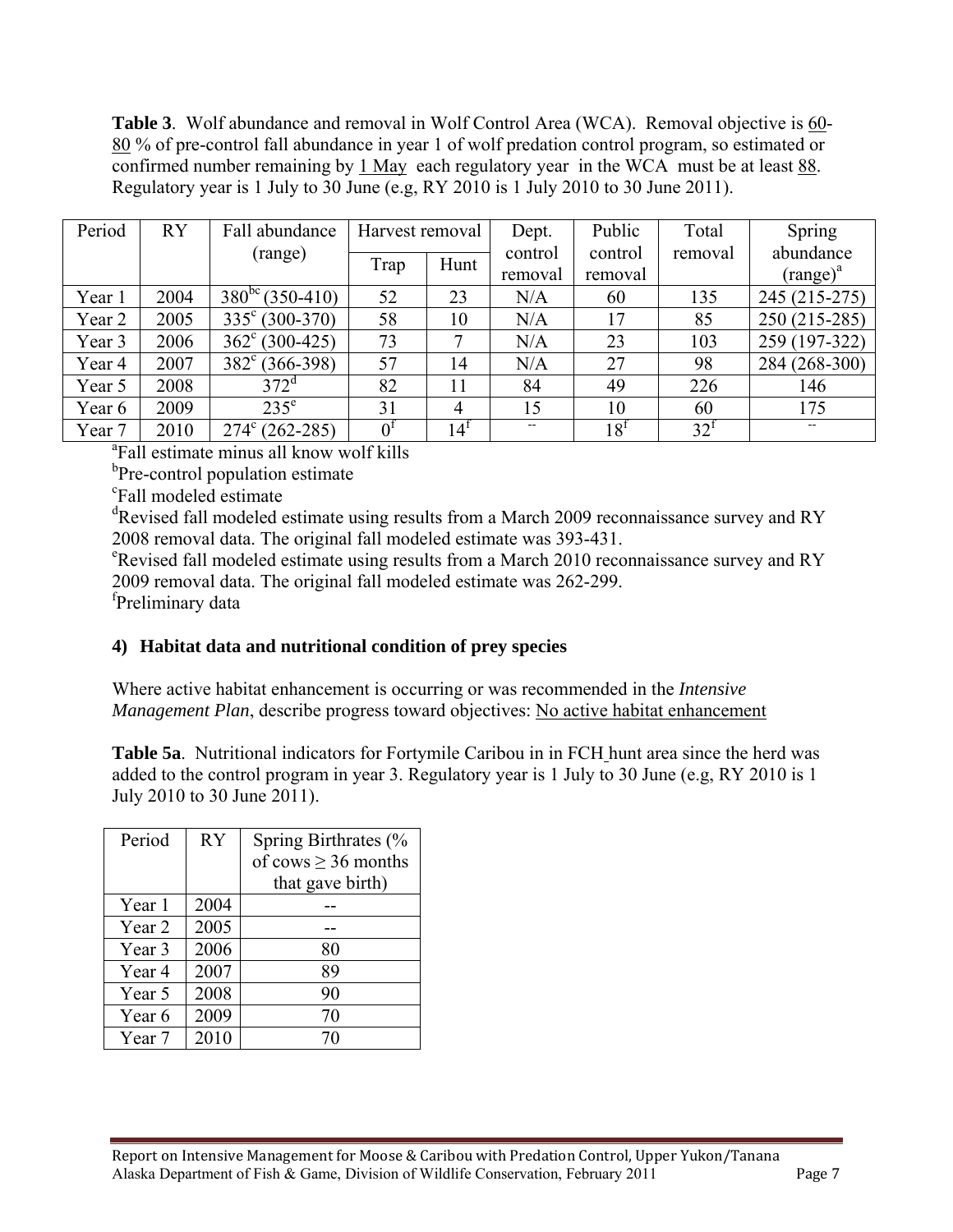**Table 5b**. Nutritional indicators for moose in Unit 20E West and 20E Central moose survey areas in southern Unit 20E since program implementation in year 1 to year 7. Regulatory year is 1 July to 30 June (e.g, RY 2010 is 1 July 2010 to 30 June 2011).

| Period | <b>RY</b> | <b>Twinning Rates</b> |
|--------|-----------|-----------------------|
|        |           | $%$ of cows           |
|        |           | observed with         |
|        |           | calf that had         |
|        |           | twins)                |
| Year 1 | 2004      | 31                    |
| Year 2 | 2005      | 24                    |
| Year 3 | 2006      | 47                    |
| Year 4 | 2007      | 27                    |
| Year 5 | 2008      | 17                    |
| Year 6 | 2009      | 41                    |
| Year 7 | 2010      | 22                    |

### 5) **Department recommendations for annual evaluation (1 February) following Year 6 for UYTPCP**

Has progress toward defined criteria been achieved? Yes. The FCH increased at 2-4% annually during RY 2006–2010, based on modeling and photo census results. Moose abundance increased within the Unit 20E West and 20E Central Moose Survey Areas in southern Unit 20E during RY 2004 – 2010, based point estimates with non-overlapping 90% confidence intervals in RY 2004 and RY 2010. Moose harvest increased during RY 2004-2010.

Has achievement of success criteria occurred? Caribou-Yes. The caribou population estimate of 51,675 is within the IM population objective of 50,000-100,000. Moose-No.

Recommendation for Predation Control: Continue as currently being conducted.

# **6) Appendix: Purpose and context of Department Report**

This document provides a standard format for area biologists in the Alaska Department of Fish and Game (Department) to periodically report on progress in intensive management (IM) programs with predation control to the public and the Alaska Board of Game (Board). Predation control programs are authorized in Title 5, Chapter 92, Section 125 of the Alaska Administrative Code (5 AAC 92.125). The Department Report is premised on the 10 November 2010 draft *Guidelines for intensive management of big game in Alaska*, which describes the legal background, scientific principles, and management factors of producing and maintaining elevated harvests of ungulates (caribou, deer, or moose) in selected areas of Alaska. For IM programs initiated or renewed after 1 January 2012, the intent is that details of rationale, decision criteria involving public process and other biological and management factors for specific IM programs will be found in the corresponding *Intensive Management Plan*.

IM objectives for deer and moose are determined by the Board for a game management unit